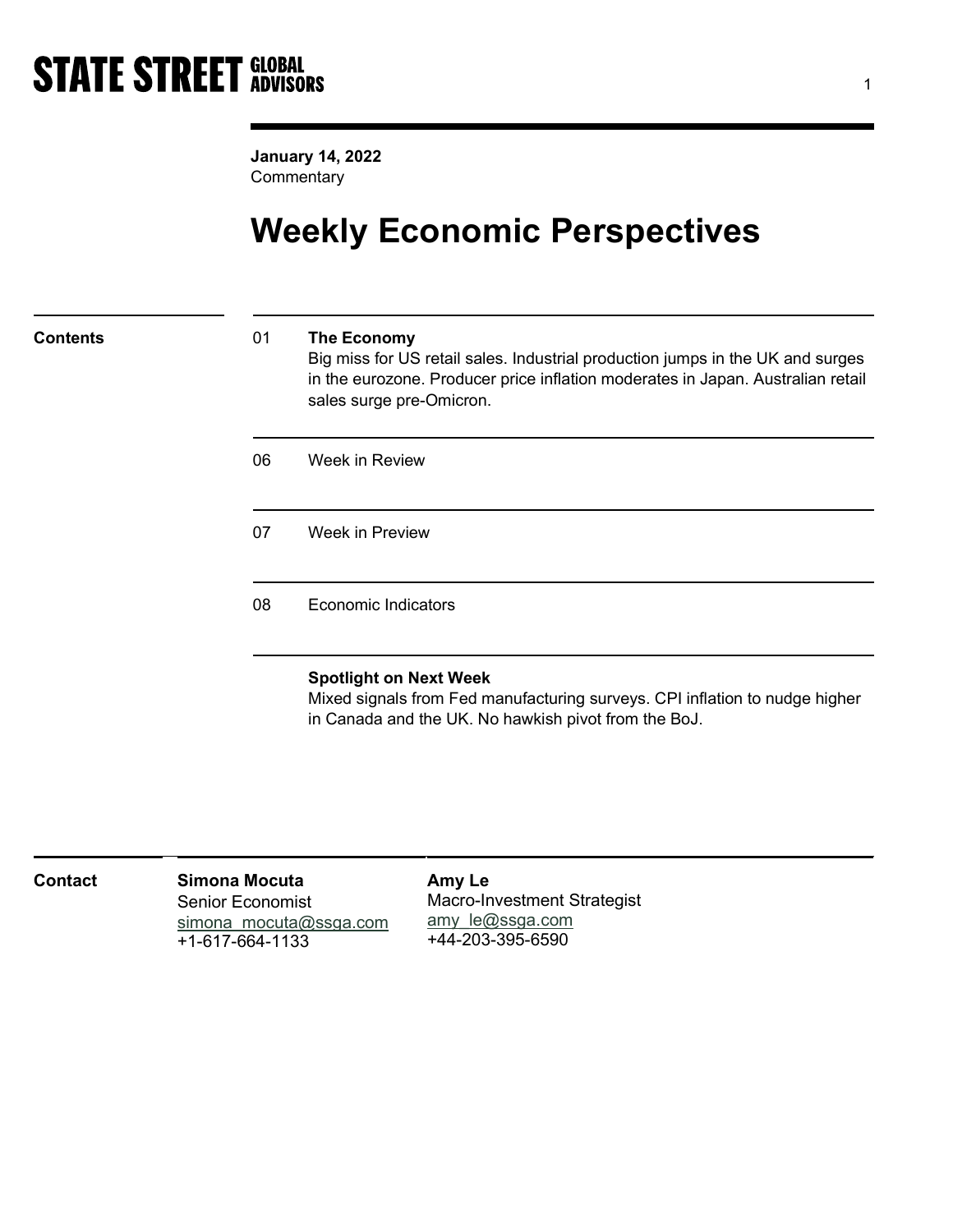| <b>The Economy</b> |  |
|--------------------|--|

A light data week dominated by soft prints across a range of US indicators.

US US None of the US data flow this week was particularly upbeat but retail sales were by far the biggest disappointment. Overall retail sales declined 1.9% in December vs the 0.1% expected slowdown. Control sales (ex food services, building materials, autos dealers and gas stations) fared even worse with a 3.1% drop that was the worst since February. Was is supply chain problems, Omicron, or high inflation than caused this decline? Probably all of the above, and perhaps something more as well. On that latter point, core retail sales have now exhibited unusually large declines in three of the last four Decembers (-3.2% in 2018 and -2.8% in 2020), suggesting some change in seasonal purchase patterns that hasn't yet been reflected in the seasonal factors used to adjust the official data. Increasingly it seems as though holiday-related shopping is being brought forward and mostly done by the time December rolls around. That most likely played a role this year given the severity of supply constraints. Omicron likely played a role as well, although the biggest impact would likely be visible this month. In December sales at restaurant and bars declined 0.8%, not nearly as much the 8.7% plunge in online sales, the 5.5% drop in furniture, or the 3.1% decline in clothing sales. Not all the details were as grim as the headline; notably, sales of building materials improved, as did the "miscellaneous" category. And let's not forget that even with the disappointing December print, total sales are still up 16.9% y/y and core sales were up 12.9% y/y.



## Figure 1: Soft End To Strong Year For US Retail Sales

US Retail & Food Services Sales, Total, Calendar Adjusted, SA, USD, % chg m/m US Retail Trade, Retail Control Group, Trend Adjusted, Calendar Adjusted, SA, USD, % chg m/m Sources: SSGA Economics, U.S. Census Bureau

We do not think December retail sales are representative of the underlying strength of consumer demand. However, we wouldn't entirely dismiss the warning signal from it either; the less affluent households are facing a new year devoid of the fiscal policy largesse that has supported family finances and consumer spending. Without that income inflow going forward, spending patterns will need to align more closely with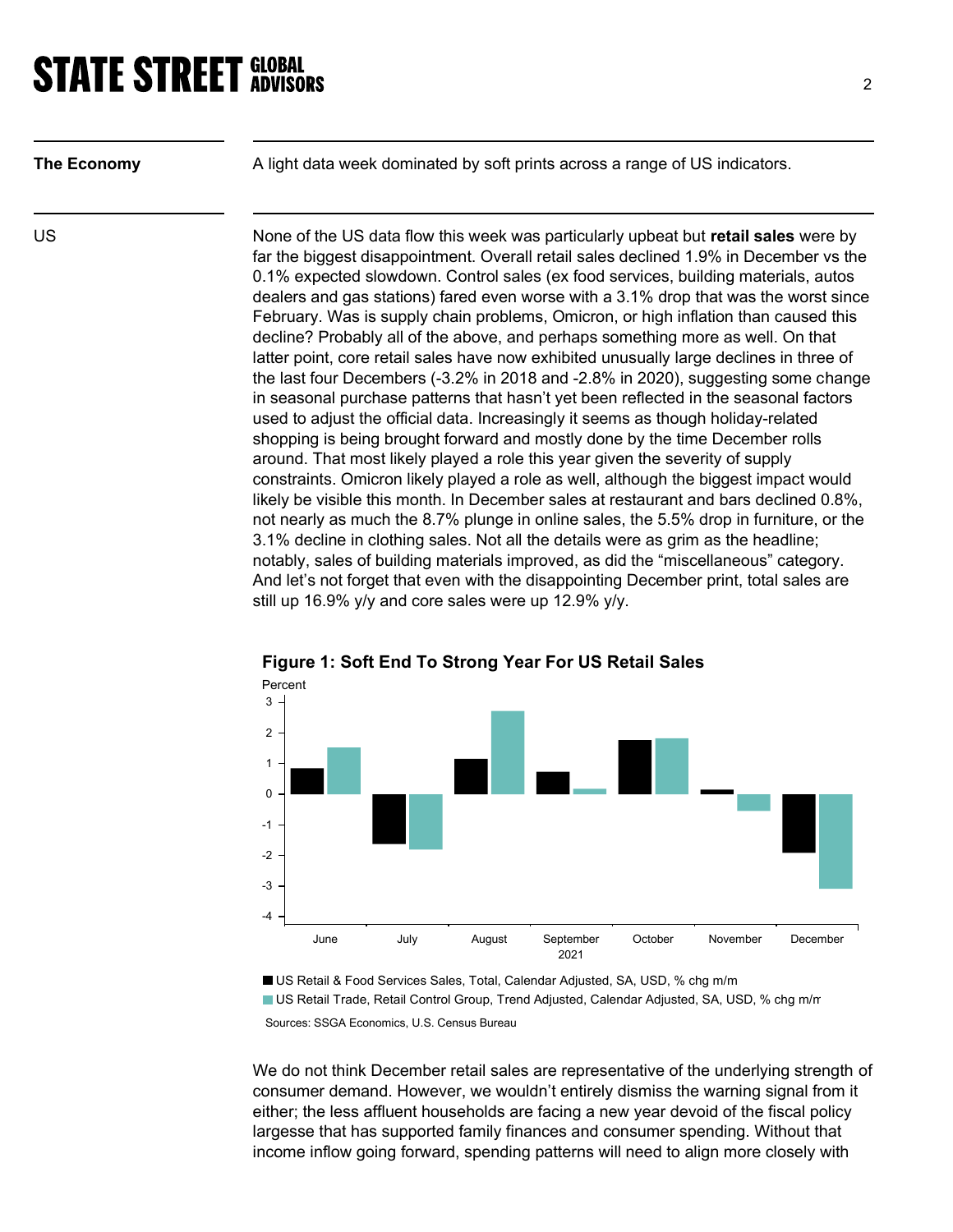labor incomes. Rising interest rates will add some pressure here as borrowing costs rise as well. This space is worth watching.

High inflation is eroding purchasing power and consumer sentiment. According to preliminary estimates, the Michigan consumer sentiment index dropped 1.8 points to 68.8 in January to hit the second-lowest level since December 2011 (the lowest was in November). Both the current situation and the expectations metrics deteriorated. Inflation expectations ticked higher. Short-term (1-year) expectations revisited the recent high of 4.9% while long-term (5-10 years) expectations made rose two tenths to 3.1%, the highest since 2011.

Inflation is certainly high and came in marginally stronger than expected yet again in December. Consumer prices rose 0.5% during the month, with core prices (excluding food and energy) up 0.6%. The two respective measures of inflation touched 7.0% y/y and 5.5% y/y, the highest levels since June 1982 and February 1991, respectively. Energy prices actually eased slightly, but transportation costs rose sharply on higher prices for motor vehicles, used and new. Recreation prices declined a modest 0.2%, perhaps a function of Omicron. But elsewhere, prices rose almost universally, with services up 0.3%, housing up 0.5%, and medical care up 0.3% and apparel up 1.7%. The combination of repeated upside surprises in inflation and steady uptick in inflation expectations in the context of low unemployment and rising wages is certainly a worrisome combination for the Fed. The stars seem to be aligning for a March rate hike as FOMC members feel urgent action is needed to prevent an inflationary spiral. That's fine as long as the upcoming policy tightening is not put on auto-pilot but carefully monitored at each step for evidence that the seemingly robust economy is more vulnerable than we think.

It is far too soon to conclude that pipeline inflationary pressures are easing, but there is some reason to hope. Producer prices rose just 0.2% in December, the smallest monthly gain in over a year, allowing the PPI inflation rate to ease a tenth to 9.7% y/y in December. However, energy prices had a lot to do with this slowdown. Core prices increased by 0.5% and the core measure of PPI inflation (excluding food and energy) hit a new high of 8.3%. The alternative core measure (which also excludes the volatile trade services component) was unchanged at 6.9% y/y.

Import prices eased 0.2% in December—only the second decline this year—allowing import price inflation to retreat 1.3 percentage points to 10.4% y/y. Even though this was again largely an oil price decline story that will not carry into January, we expect import price inflation to moderate noticeably in coming months. During the first quarter of 2021 import prices surged by an average 1.4% per month. That is highly unlikely to repeat so base effects should become a lot more favorable going forward. One detail of note, which we had highlighted before, is that China appears to be now exporting inflation. Import prices from China rose 4.7% y/y, the most since August 2008.

Industrial production declined incrementally in December as a 1.5% drop in utilities and a 0.3% pullback in manufacturing production offset a healthy gain in mining to leave overall output 0.1% lower than in November. Production was still up 3.7% y/y but that was the softer comp since March. For the year as a whole, industrial production was 5.8% higher than in 2020.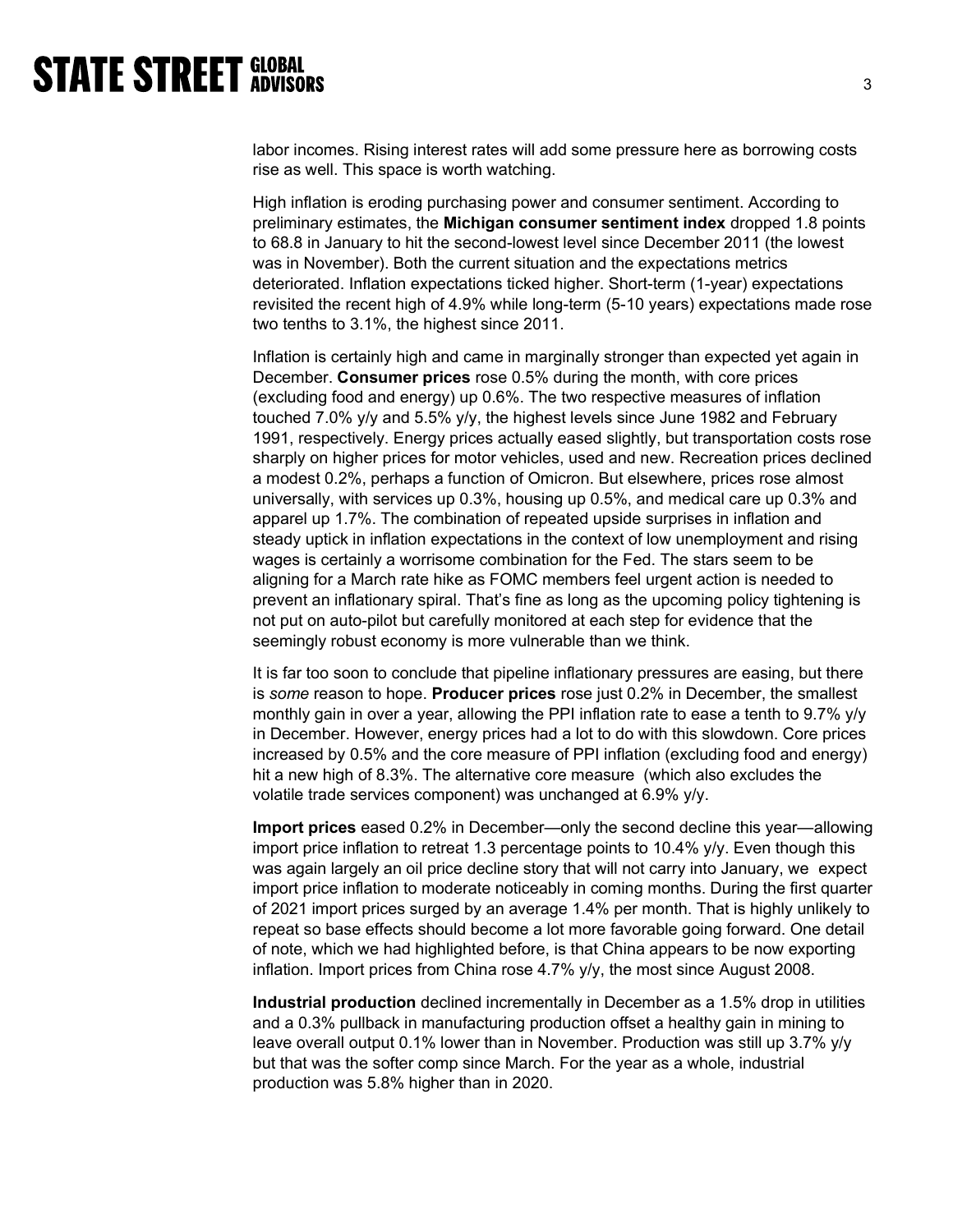Canada **No major data releases this week.** 

UK **Industrial production** rose 1.0% in November, beating expectations of 0.2%, and from a revised -0.5% in October. The increase was driven by the growth in three of the four production sectors, with manufacturing rising by 1.1%, water supply and sewerage by 1.6%, and electricity and gas by 1.3%. In contrast, mining and quarrying fell by 1.3% due to the decline in extraction of crude oil and natural gas (-2.3%). Output was still 2.6% below its February 2020 level.





Eurozone **Following three sizable back-to-back declines,** *eurozone* **industrial production** posted its best monthly gain of the year in December, up 2.3%. However, the level of output was still 1.5% lower than in December 2020. On a full-year basis, workdayadjusted industrial production grew 9.5% in 2021.

> There has been little movement in the *Italian* unemployment rate in recent months, with the measure moving within a very tight range between 9.2% and 9.4% since June. This is because although employment rose by about a cumulative 320,000 since June, there has been an increase in the labor force, capping the decline in the unemployment rate. But this is a positive dynamic that we hope to see continue.

Japan Producer prices declined for the first time in thirteen months in December, allowing PPI inflation to ease seven tenths to 8.5% y/y.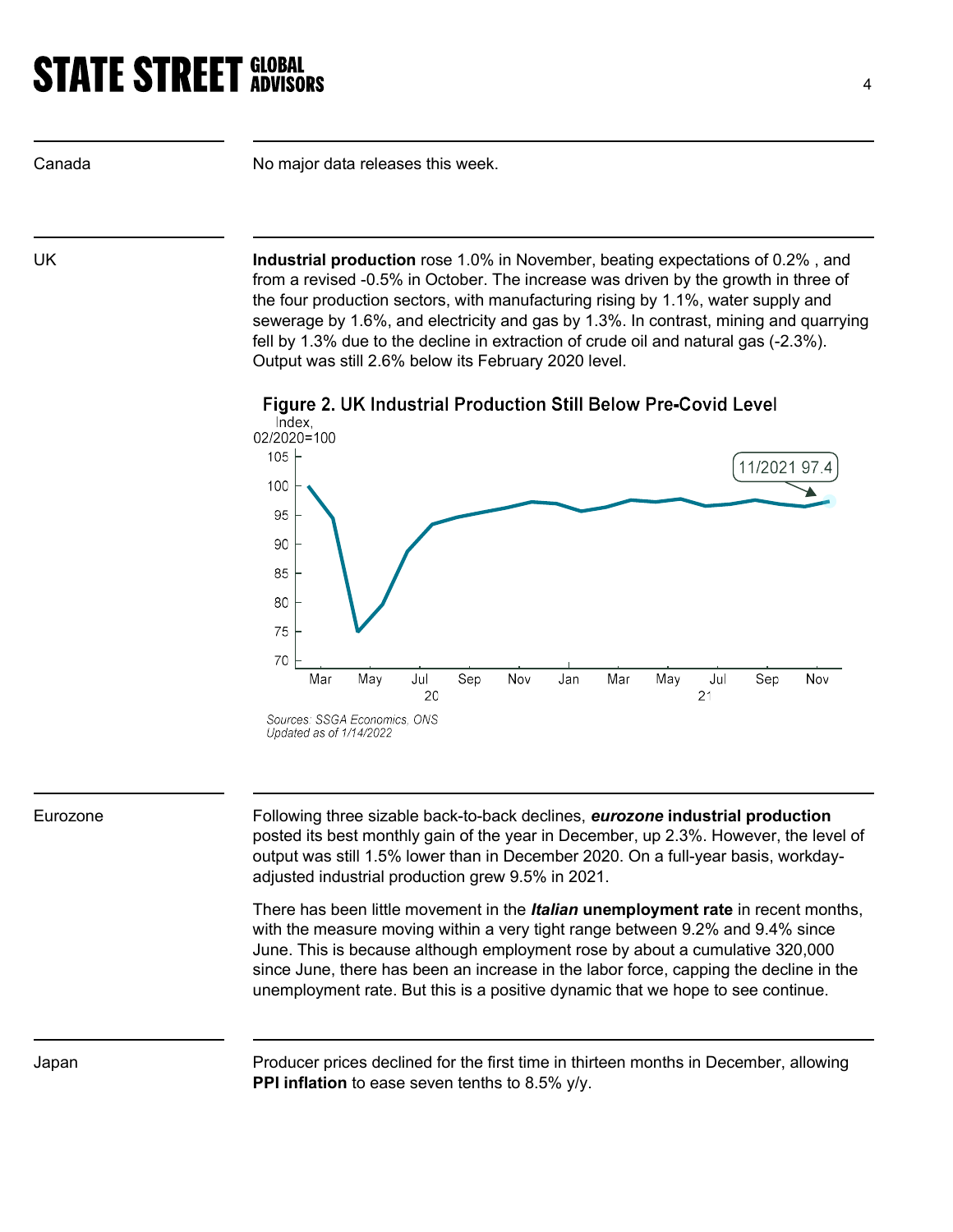Australia The end of lockdowns brought the Australian consumers out in force in October and November. After a 4.9% jump in October, sales surged a further 7.3% in November, the biggest monthly gain since May of 2020. Clothing sale soared 38.2% (on top of October's 27.8% jump…after all, if you are finally going out, you might as well do it in style! Household goods rose 11.6% and sales at restaurants and bars increased 9.3%. Food and alcohol sales were the exception to the rule, registering sizable declines. Total sales rose 5.8% y/y in November. Unfortunately, Omicron means the party won't last—the surge in cases is bound to bring about a big reversal.





Sources: SSGA Economics, ABS

Australia, Retail Trade, Total, Current Prices, SA, AUD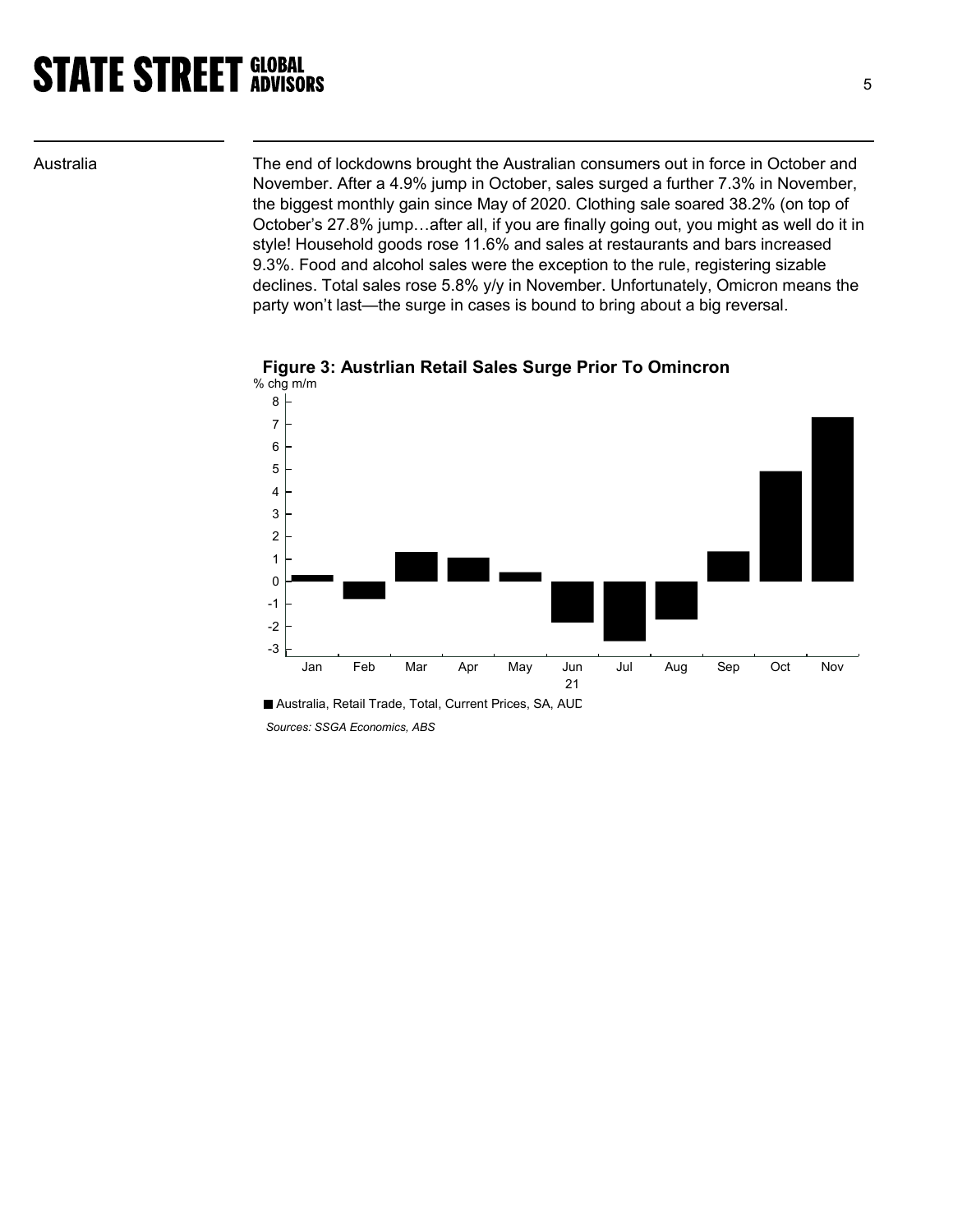# **STATE STREET GLOBAL STATE STREET GLOBAL**

## Week in Review (January 10- January 14)

| Country            | Release (Date, format)              | <b>Consensus</b> | Actual  | Last                     | <b>Comments</b>                                   |
|--------------------|-------------------------------------|------------------|---------|--------------------------|---------------------------------------------------|
|                    | Monday, January 10                  |                  |         |                          |                                                   |
| IT                 | Unemployment Rate (Nov)             | 9.3%             | 9.2%    | 9.4%                     | Little change since June.                         |
|                    | Tuesday, January 11                 |                  |         |                          |                                                   |
| <b>US</b>          | NFIB Small Business Optimism (Dec)  | 98.5             | 98.9    | 98.4                     | Stuck in narrow range.                            |
| <b>FR</b>          | Bank of France Ind. Sentiment (Dec) | 104              | 108     | 106 $($ 1)               | Impressive!                                       |
| IT                 | Retail Sales (Nov, m/m)             | 0.5%             | $-0.4%$ | 0.2%                     | Up 12.5% y/y.                                     |
| <b>JN</b>          | Leading Index CI (Nov, prelim)      | 102.9            | 103     | 101.5                    | Encouraging.                                      |
| AU                 | Retail Sales (Nov, m/m)             | 3.6%             | 7.3%    | 4.9%                     | Impressive!                                       |
|                    | Wednesday, January 12               |                  |         |                          |                                                   |
| US                 | CPI (Dec, y/y)                      | 7.1%             | 7.0%    | 6.8%                     | Highest since 1982; core highest since 1991!      |
| <b>US</b>          | Monthly Budget Statement (Dec, \$b) | n/a              | $-21.0$ | $-143.6$                 | Smallest monthly deficit during Covid era.        |
| <b>EC</b>          | Industrial Production (Nov, m/m)    | 0.5%             | 2.3%    | 1.1%                     | But still down 1.5% y/y                           |
|                    | Thursday, January 13                |                  |         |                          |                                                   |
| US                 | PPI Final Demand (Dec, y/y)         | 9.8%             | 9.7%    | $9.8\%$ (1)              | Was November the peak?                            |
| <b>US</b>          | Initial Jobless Claims (08- Jan,k)  | 208              | 230     | 207                      | Odd increase, but low level.                      |
| <b>US</b>          | Continuing Claims (01-Jan,k)        | n/a              | 1,599   | $1,753$ (1)              | Big drop!                                         |
| IT                 | Industrial Production (Nov, m/m)    | 0.5%             | 1.9%    | $-0.5\%$ (1)             | Very good.                                        |
| Friday, January 14 |                                     |                  |         |                          |                                                   |
| <b>US</b>          | Retail Sales Advance (Dec, m/m)     | $-0.1%$          | $-1.5%$ | $0.2\%$ ( $\downarrow$ ) | Big miss. Rising prices, Omicron, less transfers? |
| US                 | Import Price Index (Dec. y/y)       | n/a              | 10.4%   | 11.7%                    | Has it peaked?                                    |
| <b>US</b>          | Industrial Production (Dec. y/y)    | 0.3%             | $-0.1%$ | $0.7\%$ (1)              | Lower utilities, manufacturing.                   |
| US                 | Business Inventories (Nov)          | 1.0%             | 1.3%    | 1.3% $(1)$               | Another large increase.                           |
| <b>US</b>          | U. of Mich. Sentiment (Jan, prelim) | 70.0             | 68.8    | 70.6                     | Second-lowest in a decadea warning here.          |
| UK                 | Industrial Production (Nov, m/m)    | 0.2%             | 1.0%    | $-0.5\%$ (1)             | Strong report                                     |
| <b>FR</b>          | CPI (Dec, y/y, final)               | 2.8%             | 2.8%    | 2.8%                     | Likely headed higher.                             |
| <b>JN</b>          | PPI (Dec, y/y)                      | 8.8%             | 8.5%    | $9.2\%$ (1)              | Has it peaked?                                    |

Source: for data, Bloomberg<sup>®</sup>; for commentary, SSGA Economics.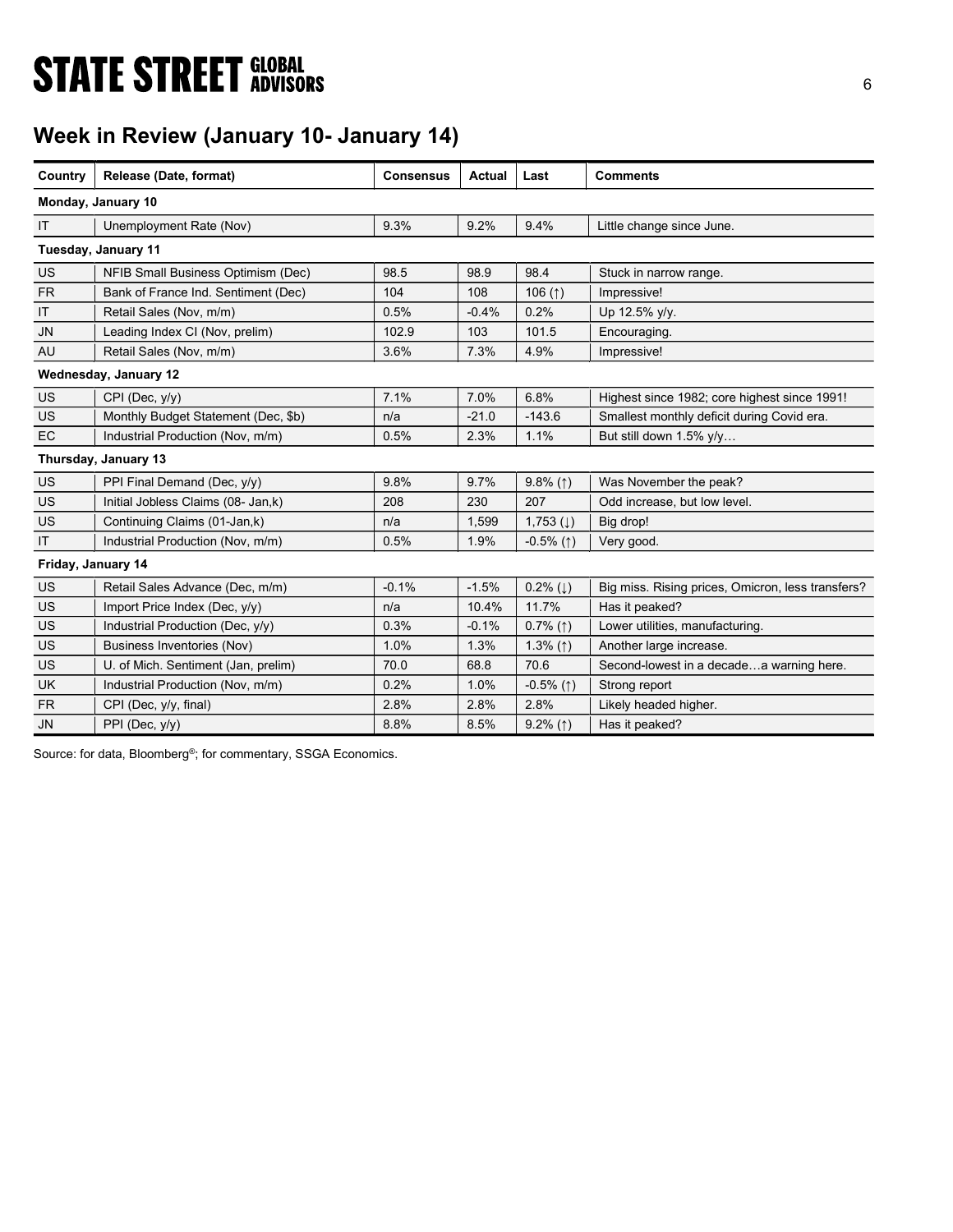# **STATE STREET GLOBAL STATE STREET GLOBAL**

## Week Preview (January 17– January 21)

| Country             | Release (Date, format)                  | <b>Consensus</b> | Last    | <b>Comments</b>                                             |
|---------------------|-----------------------------------------|------------------|---------|-------------------------------------------------------------|
| Monday, January 17  |                                         |                  |         |                                                             |
|                     |                                         |                  |         |                                                             |
| CA                  | Manufacturing Sales (Nov, m/m)          | 1.6%             | 4.3%    | Weaker activity                                             |
| СA                  | Existing Home Sales (Dec, m/m)          | n/a              | 0.6%    | Market could calm down in December                          |
| JN                  | Core Machine Orders (Nov, m/m)          | 1.2%             | 3.8%    |                                                             |
| JN                  | Tertiary Industry Index (Nov, m/m)      | 1.0%             | 1.5%    |                                                             |
| JN                  | Industrial Production (Nov, m/m, final) | n/a              | 7.2%    |                                                             |
| JN                  | Capacity Utilization (Nov, m/m)         | n/a              | 6.2%    |                                                             |
| Tuesday, January 18 |                                         |                  |         |                                                             |
| JN                  | <b>BOJ Policy Balance Rate</b>          | $-0.1%$          | $-0.1%$ | Eye on future inflation but no change in stance.            |
| US                  | Empire Manufacturing (Jan)              | 25.0             | 31.9    |                                                             |
| US                  | NAHB Housing Market Index (Jan)         | 84               | 84      | How much will rising mortgage rates hurt?                   |
| CA                  | Housing Starts (Dec, k)                 | 280              | 301.3   | Retreat from November's high                                |
| UK                  | Average Weekly Earnings (Nov, 3m/yoy)   | 4.2%             | 4.9%    | Continue to get weaker                                      |
| UK                  | ILO Unemployment Rate (Nov, 3mths)      | 4.2%             | 4.2%    | Continue its downward trend but still above pre-covid state |
| GE                  | ZEW Survey Expectations (Jan)           | 32.5             | 29.9    |                                                             |
| AU                  | Westpac Consumer Conf Index (Jan)       | n/a              | 104.3   |                                                             |
|                     | Wednesday, January 19                   |                  |         |                                                             |
| US                  | Building Permits (Dec, k)               | 1,705            | 1,717   |                                                             |
| US                  | Housing Starts (Dec, k)                 | 1,650            | 1,679   |                                                             |
| CA                  | Teranet/National Bank HPI (Dec, y/y)    | n/a              | 15.2%   | House price inflation appears to have peaked                |
| CA                  | CPI (Dec, y/y)                          | 4.8%             | 4.7%    | No peak yet.                                                |
| UK                  | CPI (Dec, y/y)                          | 5.2%             | 5.1%    | No peak yet.                                                |
| GE                  | CPI (Dec, y/y, final)                   | 5.3%             | 5.2%    |                                                             |
| AU                  | Unemployment Rate (Dec)                 | 4.5%             | 4.6%    | The RBA will son have to recognize stronger data.           |
|                     | Thursday, January 20                    |                  |         |                                                             |
| US                  | Initial Jobless Claims (15-Jan, k)      | 205              | 230     |                                                             |
| US                  | Continuing Claims (08-Jan, k)           | n/a              | 1,559   |                                                             |
| US                  | Existing Home Sales (Dec, m/m)          | $-0.8%$          | 1.9%    |                                                             |
| US                  | Philadelphia Fed Business Outlook (Jan) | 20.5             | 15.4    | Watching price signals.                                     |
| UK                  | GfK Consumer Confidence (Jan)           | $-16$            | $-15$   | Slight deteriorated given concerns on new Covid variant     |
| EC                  | CPI (Dec, y/y, final)                   | 5.0%             | 4.9%    |                                                             |
| <b>GE</b>           | PPI (Dec, y/y)                          | 19.4%            | 19.2%   |                                                             |
| <b>FR</b>           | Business Confidence (Jan)               | 109              | 110     |                                                             |
| <b>JN</b>           | Natl CPI (Dec, y/y)                     | 0.9%             | 0.6%    |                                                             |
| Friday, January 21  |                                         |                  |         |                                                             |
| US                  | Leading Index (Dec)                     | 0.8%             | 1.1%    |                                                             |
| CA                  | Retail Sales (Nov, m/m)                 | 1.2%             | 1.6%    | Consumer activity likely to get softened in November        |
| UK                  | Retail Sales Inc Auto Fuel (Dec, m/m)   | $-0.5%$          | 1.4%    | Softening demand given new Covid variant and restrictions   |

Source: for data, Bloomberg<sup>®</sup>; for commentary, SSGA Economics.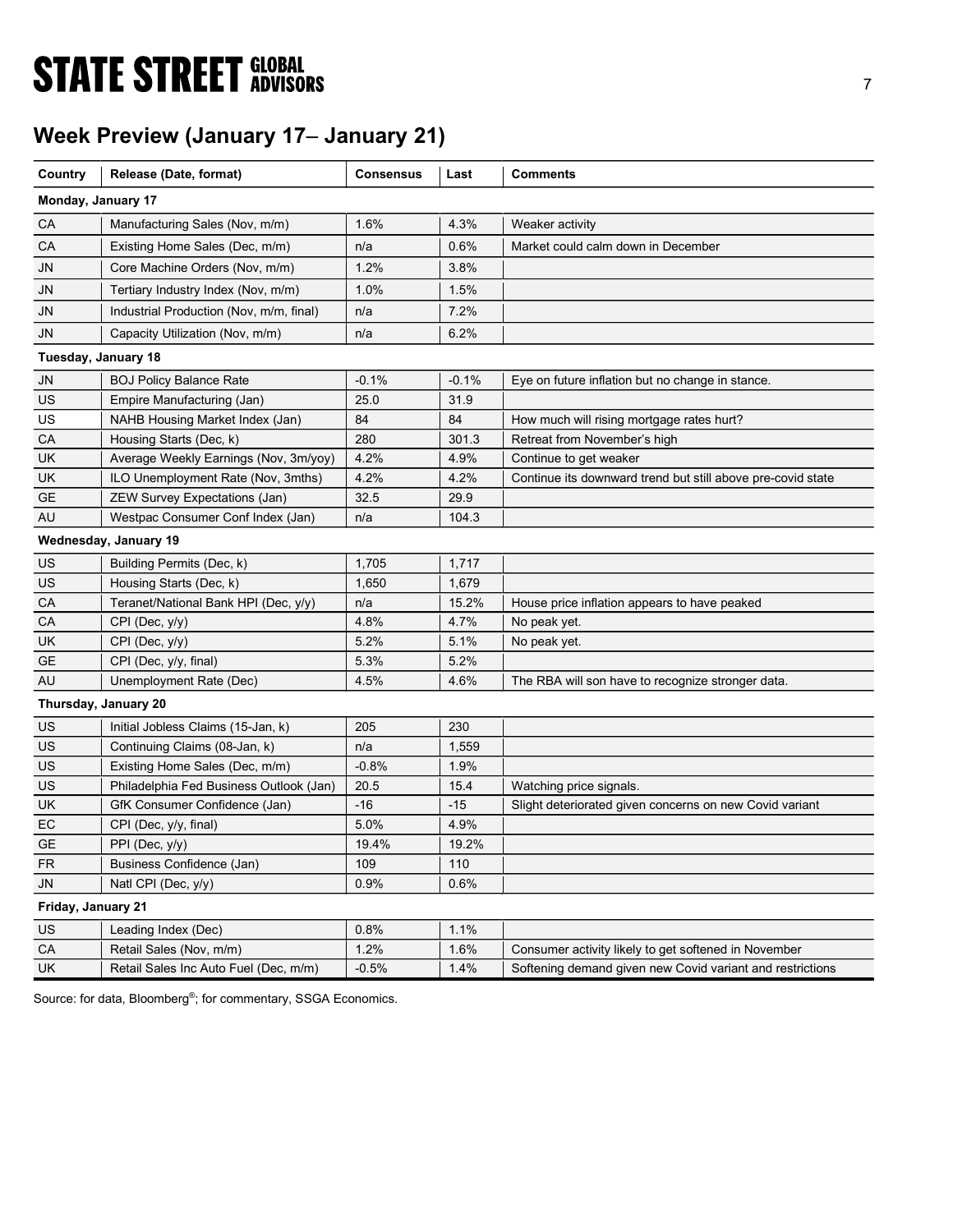## Economic Indicators

| <b>STATE STREET GLOBAL</b>                                    |                                               |                                         |         |               |          |          |               |               |                              |               |               |
|---------------------------------------------------------------|-----------------------------------------------|-----------------------------------------|---------|---------------|----------|----------|---------------|---------------|------------------------------|---------------|---------------|
|                                                               |                                               |                                         |         |               |          |          |               |               |                              |               | 8             |
|                                                               |                                               |                                         |         |               |          |          |               |               |                              |               |               |
|                                                               |                                               |                                         |         |               |          |          |               |               |                              |               |               |
| <b>Economic Indicators</b>                                    |                                               |                                         |         |               |          |          |               |               |                              |               |               |
|                                                               |                                               |                                         |         |               |          |          |               |               |                              |               |               |
| <b>Central Bank Policy Targets</b>                            |                                               |                                         |         |               |          |          |               |               |                              |               |               |
| Region                                                        | <b>Target</b>                                 |                                         |         |               |          |          |               |               | Year/Year % Change in Target |               |               |
|                                                               |                                               |                                         |         |               |          |          | Jul           | Aug           | Sep                          | Oct           | Nov           |
| $\overline{US}$                                               |                                               | Target: PCE price index 2.0% y/y        |         |               |          |          | 4.2           | 4.2           | 4.4                          | 5.1           | 5.7           |
| Canada                                                        | Target: CPI 2.0% y/y, 1.0%-3.0% control range |                                         |         |               |          |          | 3.7           | 4.1           | 4.4                          | 4.7           | $4.7\,$       |
| <b>UK</b>                                                     | Target: CPI 2.0% y/y                          |                                         |         |               |          |          | 2.0           | 3.2<br>3.0    | 3.1                          | 4.2<br>4.1    | 5.1           |
| Eurozone                                                      |                                               | Target: CPI below but close to 2.0% y/y |         |               |          |          | 2.2<br>$-0.3$ | $-0.4$        | 3.4<br>0.2                   | 0.1           | 4.9           |
| Japan                                                         | Target: CPI 2.0% y/y                          |                                         |         |               |          |          | 3.0           | 3.0           | 3.0                          |               | 0.6           |
| Australia<br>Source: Macrobond                                | Target Range: CPI 2.0%-3.0% y/y               |                                         |         |               |          |          |               |               |                              |               |               |
|                                                               |                                               |                                         |         |               |          |          |               |               |                              |               |               |
| <b>Key Interest Rates</b>                                     |                                               |                                         |         |               |          |          |               |               |                              |               |               |
|                                                               | Feb-21                                        | <b>Mar-21</b>                           | Apr-21  | <b>May-21</b> | $Jun-21$ | $Jul-21$ | Aug-21        | <b>Sep-21</b> | Oct-21                       | <b>Nov-21</b> | <b>Dec-21</b> |
| US (top of target range)                                      | 0.25                                          | 0.25                                    | 0.25    | 0.25          | 0.25     | 0.25     | 0.25          | 0.25          | 0.25                         | 0.25          | 0.25          |
| Canada (Overnight Rate)                                       | 0.25                                          | 0.25                                    | 0.25    | 0.25          | 0.25     | 0.25     | 0.25          | 0.25          | 0.25                         | 0.25          | 0.25          |
| UK (Bank Rate)                                                | 0.10                                          | 0.10                                    | 0.10    | 0.10          | 0.10     | 0.10     | 0.10          | 0.10          | 0.10                         | 0.10          | 0.25          |
| Eurozone (Refi)                                               | 0.00                                          | 0.00                                    | 0.00    | 0.00          | 0.00     | 0.00     | 0.00          | 0.00          | 0.00                         | 0.00          | 0.00          |
| Japan (OCR)                                                   | $-0.02$                                       | $-0.04$                                 | $-0.02$ | $-0.03$       | $-0.05$  | $-0.04$  | $-0.04$       | $-0.05$       | $-0.03$                      | $-0.05$       | $-0.02$       |
| Australia (OCR)                                               | 0.10                                          | 0.10                                    | 0.10    | 0.10          | 0.10     | 0.10     | 0.10          | 0.10          | 0.10                         | 0.10          | 0.10          |
| Source: Macrobond                                             |                                               |                                         |         |               |          |          |               |               |                              |               |               |
|                                                               |                                               |                                         |         |               |          |          |               |               |                              |               |               |
| General Government Structural Balance as a % of Potential GDP |                                               |                                         |         |               |          |          |               |               |                              | Forecast      |               |
|                                                               |                                               | 2014                                    | 2015    | 2016          | 2017     | 2018     | 2019          | 2020          | 2021                         | 2022          | 2023          |
| <b>US</b>                                                     |                                               | $-2.7$                                  | $-2.5$  | $-3.5$        | $-4.2$   | $-5.2$   | $-6.1$        | $-10.7$       | $-8.8$                       | $-8.3$        | $-7.1$        |
| Canada                                                        |                                               | $-0.6$                                  | 0.0     | 0.1           | $-0.3$   | 0.0      | 0.3           | $-8.1$        | $-6.6$                       | $-2.7$        | $-1.0$        |
| UK                                                            |                                               | $-4.9$                                  | $-4.4$  | $-3.3$        | $-2.5$   | $-2.3$   | $-2.3$        | 1.4           | $-5.6$                       | $-4.9$        | $-3.5$        |
| Eurozone                                                      |                                               | $-0.7$                                  | $-0.6$  | $-0.5$        | $-0.5$   | $-0.3$   | $-0.5$        | $-4.6$        | $-5.9$                       | $-3.1$        |               |
| Germany                                                       |                                               | 1.2                                     | 1.2     | 1.2           | 1.1      | 1.6      | 1.3           | $-3.1$        | $-5.7$                       | $-1.6$        | $-0.3$        |
| France                                                        |                                               | $-2.5$                                  | $-2.1$  | $-1.9$        | $-1.9$   | $-1.6$   | $-2.1$        | $-6.3$        | $-7.5$                       | $-4.6$        | $-3.9$        |

### Key Interest Rates

|                          | <b>Feb-21</b> | Mar-21  | Apr-21  | $Mav-21$ | <b>Jun-21</b> | <b>Jul-21</b> | Aug-21  | Sep-21  | Oct-21  | <b>Nov-21</b> | Dec-21  |
|--------------------------|---------------|---------|---------|----------|---------------|---------------|---------|---------|---------|---------------|---------|
| US (top of target range) | 0.25          | 0.25    | 0.25    | 0.25     | 0.25          | 0.25          | 0.25    | 0.25    | 0.25    | 0.25          | 0.25    |
| Canada (Overnight Rate)  | 0.25          | 0.25    | 0.25    | 0.25     | 0.25          | 0.25          | 0.25    | 0.25    | 0.25    | 0.25          | 0.25    |
| UK (Bank Rate)           | 0.10          | 0.10    | 0.10    | 0.10     | 0.10          | 0.10          | 0.10    | 0.10    | 0.10    | 0.10          | 0.25    |
| Eurozone (Refi)          | 0.00          | 0.00    | 0.00    | 0.00     | 0.00          | 0.00          | 0.00    | 0.00    | 0.00    | 0.00          | 0.00    |
| Japan (OCR)              | $-0.02$       | $-0.04$ | $-0.02$ | $-0.03$  | $-0.05$       | $-0.04$       | $-0.04$ | $-0.05$ | $-0.03$ | $-0.05$       | $-0.02$ |
| Australia (OCR)          | 0.10          | 0.10    | 0.10    | 0.10     | 0.10          | 0.10          | 0.10    | 0.10    | 0.10    | 0.10          | 0.10    |
| Source: Macrobond        |               |         |         |          |               |               |         |         |         |               |         |

| <b>Economic Indicators</b>                                    |                                 |                                               |                               |            |               |          |         |         |                              |               |               |
|---------------------------------------------------------------|---------------------------------|-----------------------------------------------|-------------------------------|------------|---------------|----------|---------|---------|------------------------------|---------------|---------------|
| <b>Central Bank Policy Targets</b>                            |                                 |                                               |                               |            |               |          |         |         |                              |               |               |
| Region                                                        | <b>Target</b>                   |                                               |                               |            |               |          |         |         | Year/Year % Change in Target |               |               |
|                                                               |                                 |                                               |                               |            |               |          | Jul     | Aug     | Sep                          | Oct           | Nov           |
| <b>US</b>                                                     |                                 | Target: PCE price index 2.0% y/y              |                               |            |               |          | 4.2     | 4.2     | 4.4                          | 5.1           | 5.7           |
| Canada                                                        |                                 | Target: CPI 2.0% y/y, 1.0%-3.0% control range |                               |            |               |          | 3.7     | 4.1     | 4.4                          | 4.7           | 4.7           |
| UK                                                            | Target: CPI 2.0% y/y            |                                               |                               |            |               |          | 2.0     | 3.2     | 3.1                          | 4.2           | 5.1           |
| Eurozone                                                      |                                 | Target: CPI below but close to 2.0% y/y       |                               |            |               |          | 2.2     | 3.0     | 3.4                          | 4.1           | 4.9           |
| Japan                                                         | Target: CPI 2.0% y/y            |                                               |                               |            |               |          | $-0.3$  | $-0.4$  | 0.2                          | 0.1           | 0.6           |
| Australia                                                     | Target Range: CPI 2.0%-3.0% y/y |                                               |                               |            |               |          | 3.0     | 3.0     | $3.0\,$                      |               |               |
| Source: Macrobond                                             |                                 |                                               |                               |            |               |          |         |         |                              |               |               |
| <b>Key Interest Rates</b>                                     | Feb-21                          | Mar-21                                        | Apr-21                        | May-21     | <b>Jun-21</b> | $Jul-21$ | Aug-21  | Sep-21  | Oct-21                       | <b>Nov-21</b> | <b>Dec-21</b> |
|                                                               | 0.25                            | 0.25                                          | 0.25                          | 0.25       | 0.25          | 0.25     | 0.25    | 0.25    | 0.25                         | 0.25          | 0.25          |
| US (top of target range)<br>Canada (Overnight Rate)           | 0.25                            | 0.25                                          | 0.25                          | 0.25       | 0.25          | 0.25     | 0.25    | 0.25    | 0.25                         | 0.25          | 0.25          |
| UK (Bank Rate)                                                | 0.10                            | 0.10                                          | 0.10                          | 0.10       | 0.10          | 0.10     | 0.10    | 0.10    | 0.10                         | 0.10          | 0.25          |
| Eurozone (Refi)                                               | 0.00                            | 0.00                                          | 0.00                          | 0.00       | 0.00          | 0.00     | 0.00    | 0.00    | 0.00                         | 0.00          | 0.00          |
| Japan (OCR)                                                   | $-0.02$                         | $-0.04$                                       | $-0.02$                       | $-0.03$    | $-0.05$       | $-0.04$  | $-0.04$ | $-0.05$ | $-0.03$                      | $-0.05$       | $-0.02$       |
| Australia (OCR)                                               | 0.10                            | 0.10                                          | 0.10                          | 0.10       | 0.10          | 0.10     | 0.10    | 0.10    | 0.10                         | 0.10          | 0.10          |
| General Government Structural Balance as a % of Potential GDP |                                 |                                               |                               |            |               |          |         |         |                              | Forecast      |               |
|                                                               |                                 | 2014                                          | 2015                          | 2016       | 2017          | 2018     | 2019    | 2020    | 2021                         | 2022          | 2023          |
| US                                                            |                                 | $-2.7$                                        | $-2.5$                        | $-3.5$     | $-4.2$        | $-5.2$   | $-6.1$  | $-10.7$ | $-8.8$                       | $-8.3$        | $-7.1$        |
| Canada                                                        |                                 | $-0.6$                                        | 0.0                           | 0.1        | $-0.3$        | 0.0      | 0.3     | $-8.1$  | $-6.6$                       | $-2.7$        | $-1.0$        |
| UK                                                            |                                 | $-4.9$                                        | $-4.4$                        | $-3.3$     | $-2.5$        | $-2.3$   | $-2.3$  | 1.4     | $-5.6$                       | $-4.9$        | $-3.5$        |
| Eurozone                                                      |                                 | $-0.7$                                        | $-0.6$                        | $-0.5$     | $-0.5$        | $-0.3$   | $-0.5$  | $-4.6$  | $-5.9$                       | $-3.1$        |               |
| Germany                                                       |                                 | 1.2                                           | 1.2                           | 1.2        | 1.1           | 1.6      | 1.3     | $-3.1$  | $-5.7$                       | $-1.6$        | $-0.3$        |
| France                                                        |                                 | $-2.5$                                        | $-2.1$                        | $-1.9$     | $-1.9$        | $-1.6$   | $-2.1$  | $-6.3$  | $-7.5$                       | $-4.6$        | $-3.9$        |
| Italy                                                         |                                 | $-1.0$                                        | $-0.6$                        | $-1.3$     | $-1.6$        | $-1.7$   | $-0.9$  | $-5.9$  | $-7.1$                       | $-3.8$        | $-3.3$        |
| Japan                                                         |                                 | $-5.7$                                        | $-4.4$                        | $-4.3$     | $-3.5$        | $-2.7$   | $-2.6$  | $-9.2$  | $-8.0$                       | $-3.6$        | $-2.0$        |
| Australia                                                     |                                 | $-2.7$                                        | $-2.6$                        | $-2.3$     | $-1.6$        | $-1.2$   | $-4.1$  | $-7.9$  | $-8.1$                       | $-5.8$        | $-3.8$        |
| Source: International Monetary Fund, World Economic Outlook   |                                 |                                               |                               |            |               |          |         |         |                              |               |               |
| <b>Headline Consumer and Producer Price Inflation</b>         |                                 |                                               |                               |            |               |          |         |         |                              |               |               |
|                                                               |                                 |                                               | <b>CPI Year/Year % Change</b> |            |               |          |         |         | PPI Year/Year % Change       |               |               |
|                                                               | Aug                             | Sep                                           | Oct                           | <b>Nov</b> | <b>Dec</b>    |          | Aug     | Sep     | Oct                          | Nov           | Dec           |
| US                                                            | 5.3                             | 5.4                                           | 6.2                           | 6.8        | 7.0           |          | 8.7     | 8.8     | 8.9                          | 9.8           | 9.7           |
| Canada                                                        | 4.1                             | 4.4                                           | 4.7                           | 4.7        |               |          | 14.5    | 15.1    | 16.7                         | 18.1          |               |
| UK                                                            | 3.2                             | 3.1                                           | 4.2                           | 5.1        |               |          |         |         |                              |               |               |
| Eurozone                                                      | 3.0                             | 3.4                                           | 4.1                           | 4.9        |               |          | 13.5    | 16.1    | 21.9                         | 23.7          |               |
| Germany                                                       | 3.9                             | 4.1                                           | 4.5                           | 5.2        | 5.3           |          | 12.0    | 14.2    | 18.4                         | 19.2          |               |
| France                                                        | 1.9                             | 2.2                                           | 2.6                           | 2.8        | 2.8           |          | 9.8     | 11.1    | 14.3                         | 16.3          |               |
|                                                               |                                 |                                               |                               |            |               |          |         |         |                              |               |               |

### Headline Consumer and Producer Price Inflation

|                                                       | 2014       | General Government Structural Balance as a % of Potential GDP |        |            |        |            |            |                        | Forecast |            |
|-------------------------------------------------------|------------|---------------------------------------------------------------|--------|------------|--------|------------|------------|------------------------|----------|------------|
|                                                       |            | 2015                                                          | 2016   | 2017       | 2018   | 2019       | 2020       | 2021                   | 2022     | 2023       |
|                                                       | $-2.7$     | $-2.5$                                                        | $-3.5$ | $-4.2$     | $-5.2$ | $-6.1$     | $-10.7$    | $-8.8$                 | $-8.3$   | $-7.1$     |
|                                                       | $-0.6$     | 0.0                                                           | 0.1    | $-0.3$     | 0.0    | 0.3        | $-8.1$     | $-6.6$                 | $-2.7$   | $-1.0$     |
|                                                       | $-4.9$     | $-4.4$                                                        | $-3.3$ | $-2.5$     | $-2.3$ | $-2.3$     | 1.4        | $-5.6$                 | $-4.9$   | $-3.5$     |
|                                                       | $-0.7$     | $-0.6$                                                        | $-0.5$ | $-0.5$     | $-0.3$ | $-0.5$     | $-4.6$     | $-5.9$                 | $-3.1$   |            |
|                                                       | 1.2        | 1.2                                                           | 1.2    | 1.1        | 1.6    | 1.3        | $-3.1$     | $-5.7$                 | $-1.6$   | $-0.3$     |
|                                                       | $-2.5$     | $-2.1$                                                        | $-1.9$ | $-1.9$     | $-1.6$ | $-2.1$     | $-6.3$     | $-7.5$                 | $-4.6$   | $-3.9$     |
|                                                       | $-1.0$     | $-0.6$                                                        | $-1.3$ | $-1.6$     | $-1.7$ | $-0.9$     | $-5.9$     | $-7.1$                 | $-3.8$   | $-3.3$     |
|                                                       | $-5.7$     | $-4.4$                                                        | $-4.3$ | $-3.5$     | $-2.7$ | $-2.6$     | $-9.2$     | $-8.0$                 | $-3.6$   | $-2.0$     |
|                                                       | $-2.7$     | $-2.6$                                                        | $-2.3$ | $-1.6$     | $-1.2$ | $-4.1$     | $-7.9$     | $-8.1$                 | $-5.8$   | $-3.8$     |
| <b>Headline Consumer and Producer Price Inflation</b> |            |                                                               |        |            |        |            |            |                        |          |            |
|                                                       |            | <b>CPI Year/Year % Change</b>                                 |        |            |        |            |            | PPI Year/Year % Change |          |            |
| Aug                                                   | Sep        | Oct                                                           | Nov    | <b>Dec</b> |        | Aug        | Sep        | Oct                    | Nov      | <b>Dec</b> |
| 5.3                                                   | 5.4        | 6.2                                                           | 6.8    | 7.0        |        | 8.7        | 8.8        | 8.9                    | 9.8      | 9.7        |
| 4.1                                                   | 4.4        | 4.7                                                           | 4.7    |            |        | 14.5       | 15.1       | 16.7                   | 18.1     |            |
| 3.2                                                   | 3.1        | 4.2                                                           | 5.1    |            |        |            |            |                        |          |            |
| 3.0                                                   | 3.4        | 4.1                                                           | 4.9    |            |        | 13.5       | 16.1       | 21.9                   | 23.7     |            |
| 3.9                                                   | 4.1        | 4.5                                                           | 5.2    | 5.3        |        | 12.0       | 14.2       | 18.4                   | 19.2     |            |
| 1.9                                                   | 2.2        | 2.6                                                           | 2.8    | 2.8        |        | 9.8        | 11.1       | 14.3                   | 16.3     |            |
| 2.0                                                   | 2.5        | 3.0                                                           | 3.7    | 3.9        |        | 11.6       | 13.3       | 20.4                   | 22.1     |            |
| $-0.4$<br>3.0                                         | 0.2<br>3.0 | 0.1                                                           | 0.6    |            |        | 5.9<br>2.9 | 6.5<br>2.9 | 8.3                    | 9.2      | 8.5        |
|                                                       |            | Source: International Monetary Fund, World Economic Outlook   |        |            |        |            |            |                        |          |            |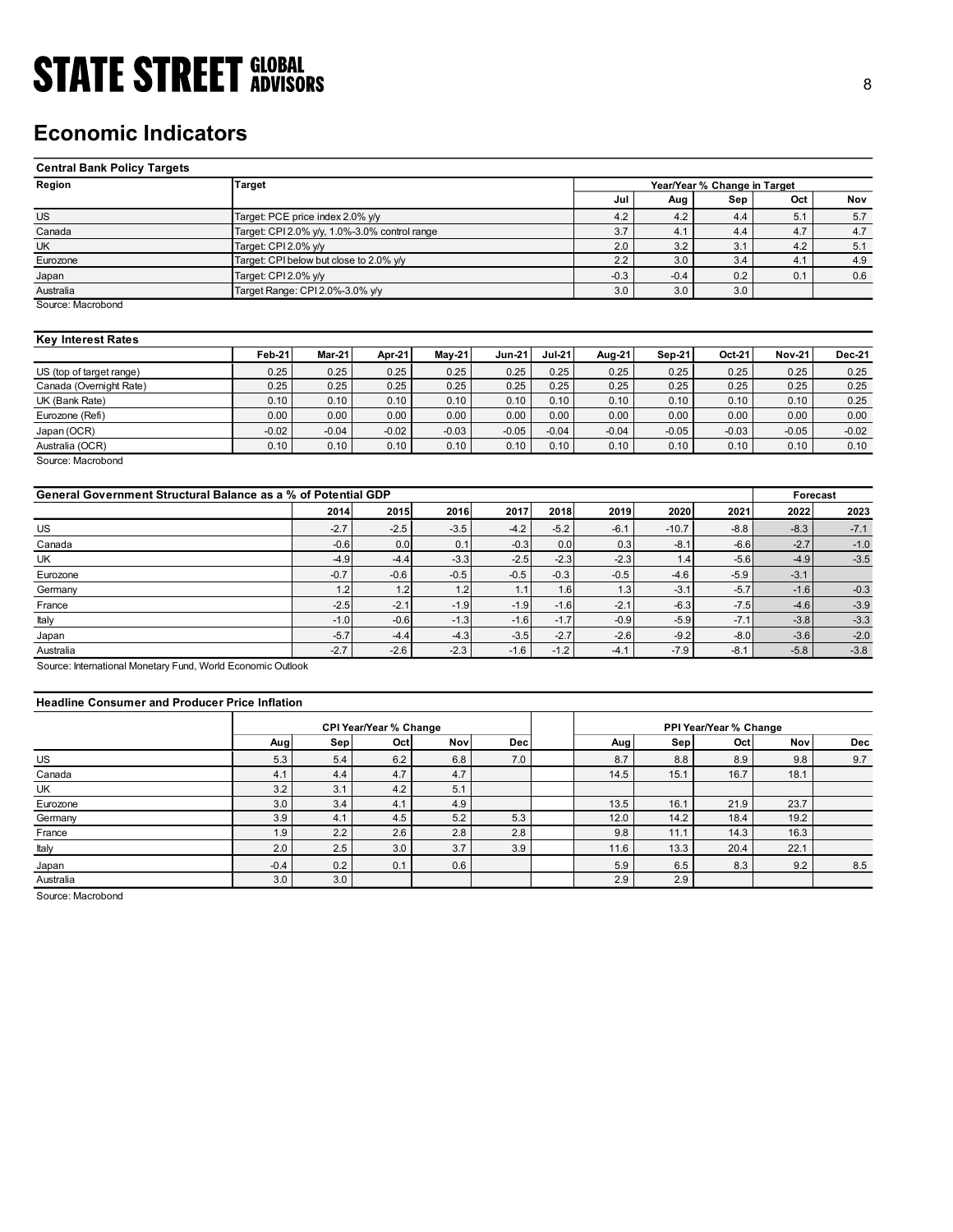## Economic Indicators

### Real GDP Growth (Q/Q Seasonally Adjusted)

| <b>STATE STREET GLOBAL</b>                            |               |                          |                      |               |               |                                |                |                    |                |        |
|-------------------------------------------------------|---------------|--------------------------|----------------------|---------------|---------------|--------------------------------|----------------|--------------------|----------------|--------|
|                                                       |               |                          |                      |               |               |                                |                |                    |                | 9      |
|                                                       |               |                          |                      |               |               |                                |                |                    |                |        |
|                                                       |               |                          |                      |               |               |                                |                |                    |                |        |
| <b>Economic Indicators</b>                            |               |                          |                      |               |               |                                |                |                    |                |        |
|                                                       |               |                          |                      |               |               |                                |                |                    |                |        |
| Real GDP Growth (Q/Q Seasonally Adjusted)             |               |                          |                      |               |               |                                |                |                    |                |        |
|                                                       |               | Quarter/Quarter % Change |                      |               |               |                                |                | Year/Year % Change |                |        |
|                                                       | Q3-20         | Q4-20                    | Q1-21                | Q2-21         | Q3-21         | Q3-20                          | Q4-20          | Q1-21              | $Q2-21$        | Q3-21  |
| US                                                    | 7.5           | 1.1                      | 1.5                  | 1.6           | 0.6           | $-2.9$                         | $-2.3$         | 0.5                | 12.2           | 4.9    |
| Canada                                                | 9.0           | 2.2                      | 1.2                  | $-0.8$        | 1.3           | $-4.9$                         | $-3.1$         | 0.3                | 11.8           | 4.0    |
| UK                                                    | 17.6          | 1.5                      | $-1.3$               | 5.4           | 1.1           | $-7.8$                         | $-6.4$         | $-5.1$             | 24.2           | 6.8    |
| Eurozone                                              | 12.6          | $-0.4$                   | $-0.2$               | 2.2           | 2.2           | $-4.1$                         | $-4.4$         | $-1.1$             | 14.4           | 3.9    |
| Germany                                               | 9.0           | 0.7                      | $-1.9$               | 2.0           | 1.7           | $-3.7$                         | $-2.9$         | $-3.0$             | 10.0           | 2.6    |
| France                                                | 18.5          | $-1.1$                   | 0.1                  | 1.3           | 3.0           | $-3.6$                         | $-4.3$         | 1.5                | 18.8           | 3.3    |
| Italy                                                 | 15.6          | $-1.6$                   | 0.3                  | 2.7           | 2.6           | $-5.4$                         | $-6.6$         | $-0.6$             | 17.1           | 3.9    |
| Japan                                                 | 5.1           | 2.3                      | $-0.7$               | 0.5           | $-0.9$        | $-5.4$                         | $-0.8$         | $-1.8$             | 7.3            | 1.1    |
| Australia                                             | 3.4           | 3.3                      | 1.8                  | 0.7           | $-1.9$        | $-3.5$                         | $-0.8$         | 1.4                | 9.5            | 3.9    |
| Source: Macrobond                                     |               |                          |                      |               |               |                                |                |                    |                |        |
|                                                       |               |                          |                      |               |               |                                |                |                    |                |        |
| Industrial Production Index (M/M Seasonally Adjusted) |               |                          |                      |               |               |                                |                |                    |                |        |
|                                                       |               |                          | Month/Month % Change |               |               |                                |                | Year/Year % Change |                |        |
|                                                       | Aug           | Sep                      | Oct                  | Nov           | Dec           | Aug                            | Sep            | Oct                | Nov            | Dec    |
| <b>US</b>                                             | $-0.2$        | $-1.0$                   | 1.2                  | 0.7           | $-0.1$        | 5.3                            | 4.6            | 4.8                | 5.0            | 3.7    |
| Canada                                                | 0.5<br>0.7    | 0.2<br>$-0.7$            | 1.5<br>$-0.4$        | 0.9           |               | 7.0<br>3.1                     | 5.6<br>1.5     | 7.2<br>0.2         | 0.1            |        |
|                                                       |               |                          | 2.4                  | $-0.2$        |               | 2.0                            | $-0.3$         | $-0.9$             | $-2.3$         |        |
| UK                                                    |               |                          |                      |               |               | 3.9                            | $0.5\,$        | $-0.6$             | $-0.5$         |        |
| Germany<br>France                                     | $-3.5$<br>1.0 | $-0.5$<br>$-1.6$         | 0.9                  | $-0.4$        |               |                                |                |                    |                |        |
| Italy                                                 | $-0.2$        | 0.1                      | $-0.5$               | 1.9           |               | $-0.3$                         | $4.6\,$        | 2.1                | $6.2\,$        |        |
| Japan                                                 | $-3.6$        | $-5.4$                   | 1.8                  | 7.2           |               | 7.1                            | $-2.3$         | $-2.6$             | 3.7            |        |
| Source: Macrobond                                     |               |                          |                      |               |               |                                |                |                    |                |        |
|                                                       |               |                          |                      |               |               |                                |                |                    |                |        |
| Unemployment Rate (Seasonally Adjusted)               |               |                          |                      |               |               |                                |                |                    |                |        |
|                                                       |               |                          |                      |               |               |                                |                |                    |                |        |
|                                                       | <b>Feb-21</b> | <b>Mar-21</b>            | Apr-21               | <b>May-21</b> | <b>Jun-21</b> | <b>Jul-21</b><br><b>Aug-21</b> | <b>Sep-21</b>  | Oct-21             | <b>Nov-21</b>  | Dec-21 |
| US                                                    | 6.2           | 6.0<br>7.5               | 6.0                  | 5.8           | $5.9\,$       | $5.2\,$<br>5.4                 | 4.7            | 4.6<br>6.7         | $4.2\,$<br>6.0 | 3.9    |
| Canada<br>UK                                          | 8.2<br>$4.9$  | 4.8                      | 8.1<br>$4.8\,$       | 8.2<br>4.7    | 7.8<br>4.6    | 7.5<br>7.1<br>4.3<br>4.5       | 6.9<br>$4.2\,$ |                    |                | 5.9    |
| Eurozone                                              | 8.1           | 8.1                      | 8.2                  | $8.0\,$       | 7.8           | 7.6                            |                |                    |                |        |
| Germany                                               | 6.0           | 6.0                      | 6.0                  | $5.9\,$       | 5.8           | $5.5\,$<br>5.6                 | 5.5            | 5.4                | 5.3            | $5.2$  |
| France<br>Italy                                       | 8.1<br>10.1   | 8.1<br>10.0              | 8.3<br>10.1          | 8.3<br>9.9    | 8.1<br>9.4    | 7.9<br>8.0<br>9.3<br>9.2       | 7.7<br>9.2     | 7.6<br>$9.4\,$     | 7.5<br>9.2     |        |

### Industrial Production Index (M/M Seasonally Adjusted)

|         |                  |        | Month/Month % Change |        |            |        |        | Year/Year % Change          |        |            |
|---------|------------------|--------|----------------------|--------|------------|--------|--------|-----------------------------|--------|------------|
|         | Aug              | Sep    | Octl                 | Novl   | <b>Dec</b> | Aug    | Sepl   | Octl                        | Nov    | <b>Dec</b> |
| US      | $-0.2$           | $-1.0$ | 1.2                  | 0.7    | $-0.1$     | 5.3    | 4.6    | 4.8                         | 5.0    | 3.7        |
| Canada  | 0.5              | 0.2    | 1.5                  |        |            | 7.0    | 5.6    | 7.2                         |        |            |
| UK      | 0.7              | $-0.7$ | $-0.4$               | 0.9    |            | 3.1    | 1.5    | 0.2                         | 0.1    |            |
| Germany | $-3.5$           | $-0.5$ | 2.4                  | $-0.2$ |            | 2.0    | $-0.3$ | $-0.9$                      | $-2.3$ |            |
| France  | 1.0 <sub>1</sub> | $-1.6$ | 0.9                  | $-0.4$ |            | 3.9    | 0.5    | $-0.6$                      | $-0.5$ |            |
| Italy   | $-0.2$           | 0.1    | $-0.5$               | 1.9    |            | $-0.3$ | 4.6    | $\Omega$<br>$\mathcal{L}$ . | 6.2    |            |
| Japan   | $-3.6$           | $-5.4$ | 1.8                  | 7.2    |            | 7.1    | $-2.3$ | $-2.6$                      | 3.7    |            |

### Unemployment Rate (Seasonally Adjusted)

| US                                                          | 7.5    | 1.1    | 1.5                  | 1.6           | 0.6           |               | $-2.9$ | $-2.3$        | U.5                | 12.2          | 4.9           |
|-------------------------------------------------------------|--------|--------|----------------------|---------------|---------------|---------------|--------|---------------|--------------------|---------------|---------------|
| Canada                                                      | 9.0    | 2.2    | 1.2                  | $-0.8$        | 1.3           |               | $-4.9$ | $-3.1$        | 0.3                | 11.8          | 4.0           |
| UK                                                          | 17.6   | 1.5    | $-1.3$               | 5.4           | 1.1           |               | $-7.8$ | $-6.4$        | $-5.1$             | 24.2          | 6.8           |
| Eurozone                                                    | 12.6   | $-0.4$ | $-0.2$               | $2.2\,$       | 2.2           |               | $-4.1$ | $-4.4$        | $-1.1$             | 14.4          | 3.9           |
| Germany                                                     | 9.0    | 0.7    | $-1.9$               | 2.0           | 1.7           |               | $-3.7$ | $-2.9$        | $-3.0$             | 10.0          | 2.6           |
| France                                                      | 18.5   | $-1.1$ | 0.1                  | 1.3           | 3.0           |               | $-3.6$ | $-4.3$        | 1.5                | 18.8          | 3.3           |
| Italy                                                       | 15.6   | $-1.6$ | 0.3                  | 2.7           | 2.6           |               | $-5.4$ | $-6.6$        | $-0.6$             | 17.1          | 3.9           |
| Japan                                                       | 5.1    | 2.3    | $-0.7$               | 0.5           | $-0.9$        |               | $-5.4$ | $-0.8$        | $-1.8$             | 7.3           | 1.1           |
| Australia                                                   | 3.4    | 3.3    | 1.8                  | 0.7           | $-1.9$        |               | $-3.5$ | $-0.8$        | 1.4                | 9.5           | 3.9           |
| Source: Macrobond                                           |        |        |                      |               |               |               |        |               |                    |               |               |
| Industrial Production Index (M/M Seasonally Adjusted)       |        |        |                      |               |               |               |        |               |                    |               |               |
|                                                             |        |        | Month/Month % Change |               |               |               |        |               | Year/Year % Change |               |               |
|                                                             | Aug    | Sep    | Oct                  | <b>Nov</b>    | Dec           |               | Aug    | Sep           | Oct                | Nov           | Dec           |
|                                                             |        |        |                      |               |               |               |        |               |                    |               |               |
| US                                                          | $-0.2$ | $-1.0$ | 1.2                  | 0.7           | $-0.1$        |               | 5.3    | 4.6           | 4.8                | 5.0           | 3.7           |
| Canada                                                      | 0.5    | 0.2    | 1.5                  |               |               |               | 7.0    | 5.6           | $7.2$              |               |               |
| UK                                                          | 0.7    | $-0.7$ | $-0.4$               | 0.9           |               |               | 3.1    | 1.5           | 0.2                | 0.1           |               |
| Germany                                                     | $-3.5$ | $-0.5$ | 2.4                  | $-0.2$        |               |               | 2.0    | $-0.3$        | $-0.9$             | $-2.3$        |               |
| France                                                      | 1.0    | $-1.6$ | 0.9                  | $-0.4$        |               |               | 3.9    | 0.5           | $-0.6$             | $-0.5$        |               |
| Italy                                                       | $-0.2$ | 0.1    | $-0.5$               | 1.9           |               |               | $-0.3$ | 4.6           | 2.1                | 6.2           |               |
| Japan<br>Source: Macrobond                                  | $-3.6$ | $-5.4$ | 1.8                  | 7.2           |               |               | 7.1    | $-2.3$        | $-2.6$             | 3.7           |               |
| <b>Unemployment Rate (Seasonally Adjusted)</b>              | Feb-21 | Mar-21 | Apr-21               | <b>May-21</b> | <b>Jun-21</b> | <b>Jul-21</b> | Aug-21 | <b>Sep-21</b> | Oct-21             | <b>Nov-21</b> | <b>Dec-21</b> |
|                                                             |        |        |                      |               |               |               |        |               |                    |               |               |
| US                                                          | 6.2    | 6.0    | 6.0                  | 5.8           | 5.9           | 5.4<br>7.5    | 5.2    | 4.7           | 4.6                | 4.2           | 3.9           |
| Canada                                                      | 8.2    | 7.5    | 8.1                  | 8.2           | 7.8           |               | 7.1    | 6.9           | 6.7                | 6.0           | 5.9           |
| UK                                                          | 4.9    | 4.8    | 4.8                  | 4.7           | 4.6           | 4.5           | 4.3    | 4.2           |                    |               |               |
| Eurozone                                                    | 8.1    | 8.1    | 8.2                  | 8.0           | 7.8           | 7.6           |        |               |                    |               |               |
| Germany                                                     | 6.0    | 6.0    | 6.0                  | 5.9           | 5.8           | 5.6           | 5.5    | 5.5           | 5.4                | 5.3           | 5.2           |
| France                                                      | 8.1    | 8.1    | 8.3                  | 8.3           | 8.1           | 8.0           | 7.9    | 7.7           | 7.6                | 7.5           |               |
| Italy                                                       | 10.1   | 10.0   | 10.1                 | 9.9           | 9.4           | 9.2           | 9.3    | 9.2           | 9.4                | 9.2           |               |
| Japan                                                       | 2.9    | 2.6    | 2.8                  | 3.0           | 2.9           | 2.8           | 2.8    | 2.8           | 2.7                | 2.8           |               |
| Australia                                                   | 5.9    | 5.7    | 5.5                  | 5.1           | 4.9           | 4.6           | 4.5    | 4.6           | 5.2                | 4.6           |               |
| Source: Macrobond                                           |        |        |                      |               |               |               |        |               |                    |               |               |
| Current Account Balance as a % of GDP (Seasonally Adjusted) |        |        |                      |               |               |               |        |               |                    |               |               |
|                                                             | Q1-19  | Q2-19  | $Q3-19$              | $Q4-19$       | $Q1-20$       | $Q2-20$       | Q3-20  | $Q4-20$       | $Q1-21$            | Q2-21         | $Q3-21$       |
| US                                                          | $-2.4$ | $-2.3$ | $-2.2$               | $-1.9$        | $-2.1$        | $-3.2$        | $-3.3$ | $-3.3$        | $-3.4$             | $-3.5$        | $-3.7$        |
| Canada                                                      | $-3.2$ | $-1.3$ | $-2.2$               | $-1.6$        | $-3.2$        | $-1.1$        | $-2.0$ | $-0.8$        | 0.3                | 0.2           | 0.2           |
| UK                                                          | $-5.8$ | $-2.9$ | $-2.5$               | 0.5           | $-2.6$        | $-1.6$        | $-1.5$ | $-4.7$        | $-2.0$             | $-2.3$        | $-4.2$        |
| Eurozone                                                    | 3.5    | 1.8    | 3.1                  | 1.7           | 0.6           | 1.6           | 2.7    | 3.1           | 3.5                | 2.9           | 2.4           |
| Germany                                                     | 7.9    | 7.6    | 7.6                  | 7.3           | 6.7           | $5.4\,$       | 7.2    | 7.7           | 8.1                | 7.5           | 6.8           |
| France                                                      | 0.3    | $-0.4$ | $-0.7$               | $-0.4$        | $-1.2$        | $-3.5$        | $-2.2$ | $-0.9$        | $-1.0$             | $-0.6$        | $-1.0$        |
|                                                             | 4.3    | 3.7    | 4.6                  | 4.2           | 3.6           | 4.0           | 3.4    | 3.1           | 3.4                | 3.5           | $3.5\,$       |
| Japan                                                       |        |        |                      |               |               |               |        |               |                    |               |               |

|                                                                                                                                          |               |            | 1.2           | 0.7        |               |                 |            |               |               |               |               |
|------------------------------------------------------------------------------------------------------------------------------------------|---------------|------------|---------------|------------|---------------|-----------------|------------|---------------|---------------|---------------|---------------|
| US                                                                                                                                       | $-0.2$        | $-1.0$     |               |            | $-0.1$        |                 | 5.3        | 4.6           | 4.8           | 5.0           | 3.7           |
| Canada                                                                                                                                   | 0.5           | 0.2        | 1.5           |            |               |                 | 7.0        | 5.6           | 7.2           |               |               |
| UK                                                                                                                                       | $0.7\,$       | $-0.7$     | $-0.4$        | 0.9        |               |                 | 3.1        | 1.5           | 0.2           | 0.1           |               |
| Germany                                                                                                                                  | $-3.5$        | $-0.5$     | 2.4           | $-0.2$     |               |                 | 2.0        | $-0.3$        | $-0.9$        | $-2.3$        |               |
| France                                                                                                                                   | 1.0           | $-1.6$     | 0.9           | $-0.4$     |               |                 | 3.9        | 0.5           | $-0.6$        | $-0.5$        |               |
| Italy                                                                                                                                    | $-0.2$        | 0.1        | $-0.5$        | 1.9        |               |                 | $-0.3$     | 4.6           | 2.1           | 6.2           |               |
| Japan                                                                                                                                    | $-3.6$        | $-5.4$     | 1.8           | 7.2        |               |                 | 7.1        | $-2.3$        | $-2.6$        | 3.7           |               |
| Source: Macrobond                                                                                                                        |               |            |               |            |               |                 |            |               |               |               |               |
| <b>Unemployment Rate (Seasonally Adjusted)</b>                                                                                           |               |            |               |            |               |                 |            |               |               |               |               |
|                                                                                                                                          | Feb-21        | Mar-21     | Apr-21        | May-21     | <b>Jun-21</b> | <b>Jul-21</b>   | Aug-21     | Sep-21        | Oct-21        | <b>Nov-21</b> | <b>Dec-21</b> |
| US                                                                                                                                       | 6.2           | 6.0        | 6.0           | 5.8        | 5.9           | 5.4             | $5.2$      | 4.7           | 4.6           | 4.2           | 3.9           |
| Canada                                                                                                                                   | 8.2           | 7.5        | 8.1           | 8.2        | 7.8           | 7.5             | 7.1        | 6.9           | 6.7           | 6.0           | 5.9           |
| UK                                                                                                                                       | 4.9           | 4.8        | 4.8           | 4.7        | 4.6           | 4.5             | 4.3        | 4.2           |               |               |               |
| Eurozone                                                                                                                                 | 8.1           | 8.1        | 8.2           | 8.0        | 7.8           | $7.6$           |            |               |               |               |               |
| Germany                                                                                                                                  | $6.0\,$       | 6.0        | $6.0\,$       | 5.9        | 5.8           | 5.6             | 5.5        | 5.5           | 5.4           | 5.3           | $5.2\,$       |
| France                                                                                                                                   | 8.1           | 8.1        | 8.3           | 8.3        | 8.1           | 8.0             | 7.9        | 7.7           | 7.6           | 7.5           |               |
|                                                                                                                                          |               |            |               |            |               |                 |            |               |               |               |               |
|                                                                                                                                          |               |            |               |            |               |                 |            |               |               |               |               |
|                                                                                                                                          | 10.1          | 10.0       | 10.1          | 9.9        | 9.4           | 9.2             | 9.3        | 9.2           | 9.4           | 9.2           |               |
|                                                                                                                                          | 2.9<br>5.9    | 2.6<br>5.7 | 2.8<br>5.5    | 3.0<br>5.1 | 2.9<br>4.9    | 2.8<br>4.6      | 2.8<br>4.5 | 2.8<br>4.6    | 2.7<br>5.2    | 2.8<br>4.6    |               |
| Italy<br>Japan<br>Australia<br>Source: Macrobond                                                                                         |               |            |               |            |               |                 |            |               |               |               |               |
|                                                                                                                                          |               |            |               |            |               |                 |            |               |               |               |               |
|                                                                                                                                          | $Q1-19$       | $Q2-19$    | $Q3-19$       | Q4-19      | Q1-20         | Q2-20           | Q3-20      | Q4-20         | Q1-21         | Q2-21         | Q3-21         |
|                                                                                                                                          | $-2.4$        | $-2.3$     | $-2.2$        | $-1.9$     | $-2.1$        | $-3.2$          | $-3.3$     | $-3.3$        | $-3.4$        | $-3.5$        | $-3.7$        |
|                                                                                                                                          | $-3.2$        | $-1.3$     | $-2.2$        | $-1.6$     | $-3.2$        | $-1.1$          | $-2.0$     | $-0.8$        | 0.3           | 0.2           | 0.2           |
|                                                                                                                                          |               | $-2.9$     |               |            | $-2.6$        |                 | $-1.5$     |               |               | $-2.3$        |               |
|                                                                                                                                          | $-5.8$<br>3.5 | 1.8        | $-2.5$<br>3.1 | 0.5<br>1.7 | 0.6           | $-1.6$<br>1.6   | 2.7        | $-4.7$<br>3.1 | $-2.0$<br>3.5 | 2.9           | $-4.2$<br>2.4 |
|                                                                                                                                          | 7.9           | 7.6        | 7.6           | 7.3        | 6.7           | 5.4             | 7.2        | 7.7           | 8.1           | $7.5\,$       | 6.8           |
|                                                                                                                                          | 0.3           | $-0.4$     | $-0.7$        | $-0.4$     | $-1.2$        | $-3.5$          | $-2.2$     | $-0.9$        | $-1.0$        | $-0.6$        | $-1.0$        |
|                                                                                                                                          | 4.3           | 3.7        | 4.6           | 4.2        | 3.6           |                 | 3.4        | 3.1           | 3.4           | 3.5           | 3.5           |
| Current Account Balance as a % of GDP (Seasonally Adjusted)<br>US<br>Canada<br>UK<br>Eurozone<br>Germany<br>France<br>Japan<br>Australia | $-1.5$        | $-2.5$     | $-2.8$        | $-3.5$     | $-2.2$        | $4.0$<br>$-2.7$ | $-2.2$     | $-1.4$        | $-0.2$        | 1.2           |               |